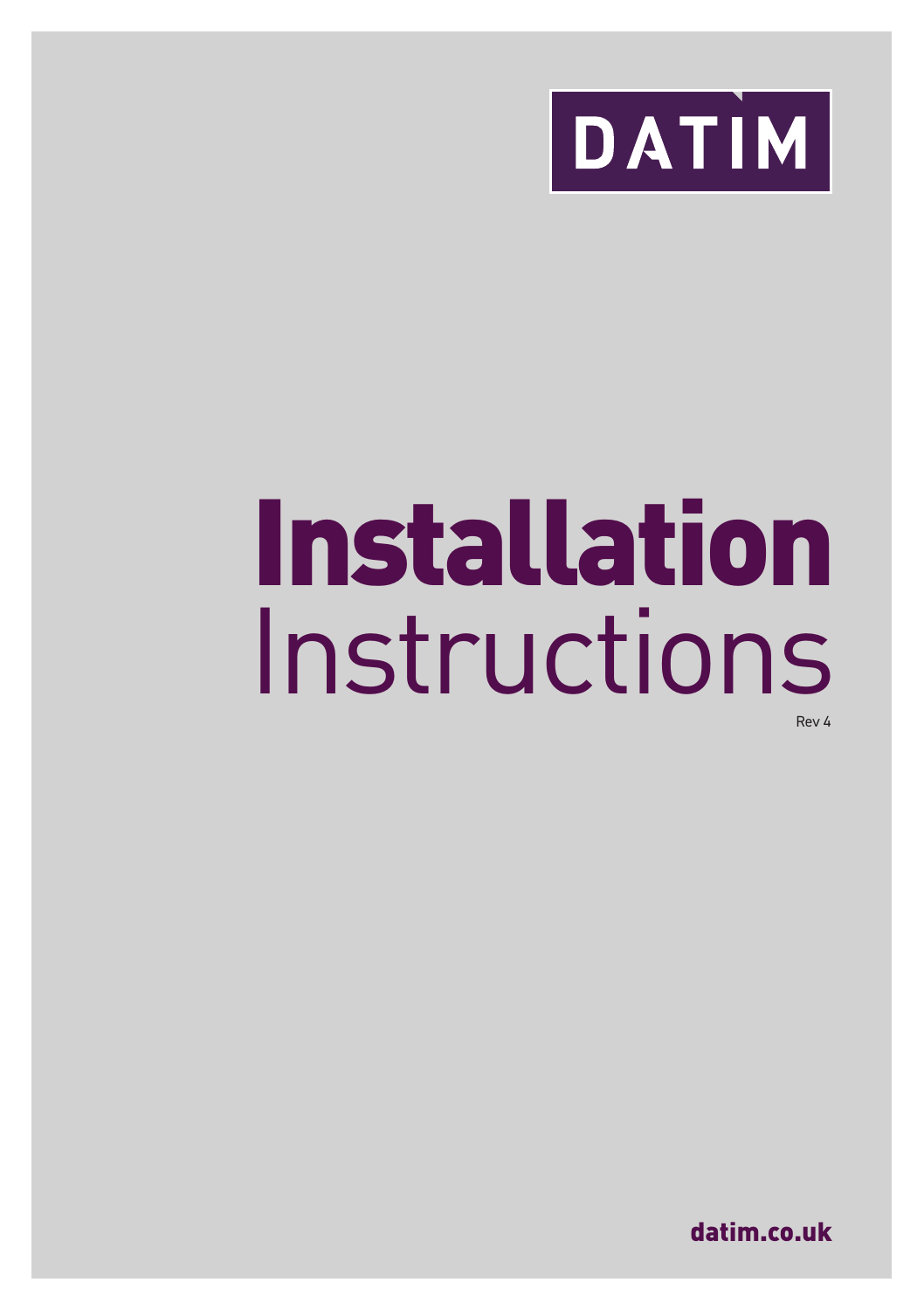# **1. Installer Qualifications**

recognised quality assurance scheme to ensure that best practise is followed. is followed. **1. IS TOLLOWED** recognised  $\alpha$  assurance scheme to ensure that best produced to ensure that best produced best produced best produced best produced by  $\alpha$ 

In respect of fire doors, inspection authorities may require evidence that the installation process complies with the tested specification, including: evidence that the installation process complies with the installation process complies with the test

- $\cdot$  Intumescent seals and gaskets fitted to the perimeter and any hardware items. **First of fire doors, inspection and gaskets fitted to the perimeter and gaskets fitted to the perimeter and gaskets fitted to the perimeter and any**  $\epsilon$
- $\cdot$  Compliance of any glazing with the requirements of the relevant • Compliance of any glazing with the requirements of the relevants<br>• Compliance of any glazing with the requirements of the relevants
- Divi Triaua otobat Assessment.<br>- The quality of the supporting construction and the prepared<br>- opening nie quality of the
	- opening.<br>• The fixing methods used for the fire doorset.
- The nxing methods used for the life door set.<br>The and smoke-stopping methods used in fitting-in gaps and<br>walds voids. voids.

voids.<br>Should you require any assistance with such documentation please please contact our Technical Department. • Fire and smoke-stopping methods used in fitting-in gaps and contact our Technical Department. please contact our Technical Department.

#### **2. Pre-installation preparation installation preparation** 2. Fire-instattation preparation<br>2.1. First or Second-Fix Should you require any assistance with such documentation please contact our Technical Department. 2. Pre-installation preparation **2. Pre-installation preparation installation preparation**

## 2.1. First or Second-Fix

2.1. First or Second-Fix<br>Best practise is a second-fix operation with openings prepared as construction proceeds, with pre-hung doorsets installed later. The<br>advantages are: auvaritages are. advantages are: The advantages are:

- · Operating gaps (which affect the correct operation of most • Doorsets are delivered when site conditions are suitable. intumescent perimeter seals) can be maintained. intumescent perimeter seals) can be maintained. • Doorsets are delivered when site conditions are suitable.
	- $\cdot$  Doorsets are delivered when site conditions are suitable. · Doorsets are delivered when site conditions are suitable.

Using the 'first-fix' method, door frames are built-in during construction and door leaves are fitted later. This can be unsatisfactory because:<br>• Construction operations and wet trades will invariably damage unsatisfactory because:

- Construction operations and wet trades will invariably damage mendial works and protection of door frame profile and supportion of door frame protection can be high. echosition operations and wet trades with invariably damage finishes and cause distortion and/or swelling. The cost of remedial works and protection can be high.
	-

# 2.2. Door Frame Design

The combination of door frame profile and supporting construction must allow for secure fixing.

Note 1: Fixing within 25mm from the edge of masonry (excluding any plaster) should not be attempted.

Note 2: Fixings into metal stud partitions should be made into full-length timber fillers in the studs unless the drywall partition manufacturer can provide sufficient fire test evidence to the Make fixings to each jamb spaced 100mm from the top and contrary.

---------,-<br>Make fixings to each jamb spaced 100mm from the top and bottom, make hangs to each family spaced from the more top and bettom,<br>with others a maximum of 500mm apart. Additional fixing to the with others a maximum or soomm apart. Additional hxing to the<br>door frame head is recommended for doorset widths over 1100mm.



Secure fixing zone

Timber ctud fille

# .<br>Door leaves are likely to need trimming to fit in their openings.

## 2.3. Co-ordinating dimensions

The co-ordinating height, width and thickness of prepared openings,<br>the fitting-in margin and allowed tolerances must be planned. This the fitting-in margin and allowed tolerances must be planned. This<br>information must be available before the start of door manufacture. **1. Installer Qualifications**<br>
It is strongly recommended that the installer is a member of a<br> **1. Installer And the installer is a member of a**<br> **1. Installer And the installer is a member of a**<br> **1. Installer Ins** the fitting-in margin and allowed tolerances must be planned. This

# 2.3.1. Prepared Openings

2.3.1. Prepared Openings<br>Prepared openings must be: plumb; square; built to the coordinating dimensions subject to a tolerance of +5/-0mm at each jamb and +5/-0mm at the head; constant co-ordinating thickness around their perimeter within a tolerance of +/-3mm. It is vital to control partition thickness if architraves are to be fitted without excessive trimming and scribing.

Check accuracy of prepared openings as early as possible so that any remedial work can be completed before any attempt is made<br>to install document of to install doors.<br>Check accuracy of prepared openings as early as early as early as early as early as possible so that prepared  $\alpha$  motor quoties.

# 2.3.2. Door frame size and fitting-in margins

The overall door frame dimensions should be the co-ordinating height and width -5mm (+/-2mm) on each jamb and -7mm (+/-2mm) at the head to allow door frames to be packed up slightly if necessary for the door leaf to swing over high spots or floor coverings. The door leaf to swing over high spots or floor leaf to swing or floor leaf to swing or floor leaf to swing or floor leaf to swing or floor leaf to swing or floor leaf to swing or floor leaf to swing or floor le  $\frac{1}{2}$  and  $\frac{1}{2}$  mm (+/--2mm) on each jamb and  $\frac{1}{2}$ coverings.



# Valitations as a co-ord dimension.<br>2.4. Recesses for floor mounted closer boxes

Plan pockets to receive closer boxes in reinforcement, floors and screeds. The pockets must be formed and located with a high<br>degree of accuracy to co-ordinate with the door frame position. degree of accuracy to co-ordinate with the door frame position. For timber or hollow floors, special mounting cradles are available – please speak to your Doorsets Project Manager.

# - please speak to your Doorsets Project Manager.<br>2.5. Fire Door Doorset Margins

 $\frac{2.3.1 \text{ m}}{\text{a} \cdot \text{D} \cdot \text{c} \cdot \text{D} \cdot \text{C}}$  and  $\frac{1}{2}$  Door Edge Gaps; Representative of those tested but as a analyzing of  $\frac{1}{2}$  and  $\frac{1}{2}$  and  $\frac{1}{2}$  analyzing of  $\frac{1}{2}$  and  $\frac{1}{2}$  analyzing of

guideline, a minimum of 2mm and a maximum of 4mm.<br>b) Alignment Tolerances; Leaves must not be proud of each other a) Door Edge Gaps; Representative of those tested but as a<br>guideline, a minimum of 2mm and a maximum of 4mm.<br>5.1 Missenset Telescope legues are materials are manufactured with

or from the Door frame by more than 1mm.

or from the Door frame by more than 1mm.<br>c) Threshold; Maximum of 10mm between the bottom of leaf and top of floor covering. The 12-14 state and 12-14 state and 12-14 state and 12-14 state and 12-14 state and 12-

top or noor covering.<br>However if the Doorset is required for Smoke Control, the

Threshold Gap must be a maximum of smill between the bottom of<br>leaf and top of floor covering.<br>If 3mm is not possible due to Site Tolerances, then an Automatic Threshold Gap must be a Maximum of 3mm between the bottom of leaf and top of floor covering.

Drop Seal can be fitted. However please refer to the Doorset Global Assessment to ensure a Drop Seal is permitted<br>  $\Omega$  C it a Deliver must

# 3. Site Delivery suitable to be manoeuvred moving equipment.

Tel: 01246 572277  $\frac{1}{2}$ Constructionline

 $T_{\rm T}$ 

Tel: 17 Archives of Capital pic.

Web: www.datim.co.uk

# 3.1. Moisture content<br>3.1. Moisture content

3.1. Moisture content<br>Timber doorsets are manufactured with moisture content of 10-12% for internal use and 12-14% for external use, in accordance with industry standards. The white white in the white white white white white white white white white white white white white white white white white white white white white white white white white white white white white white industry standards.<br>industry standards.<br>Doorset deliveries should not be attempted until site moisture

bmtrada

readings are between 40 and 60% RH, and any forced-drying procedures have been completed. are installed.

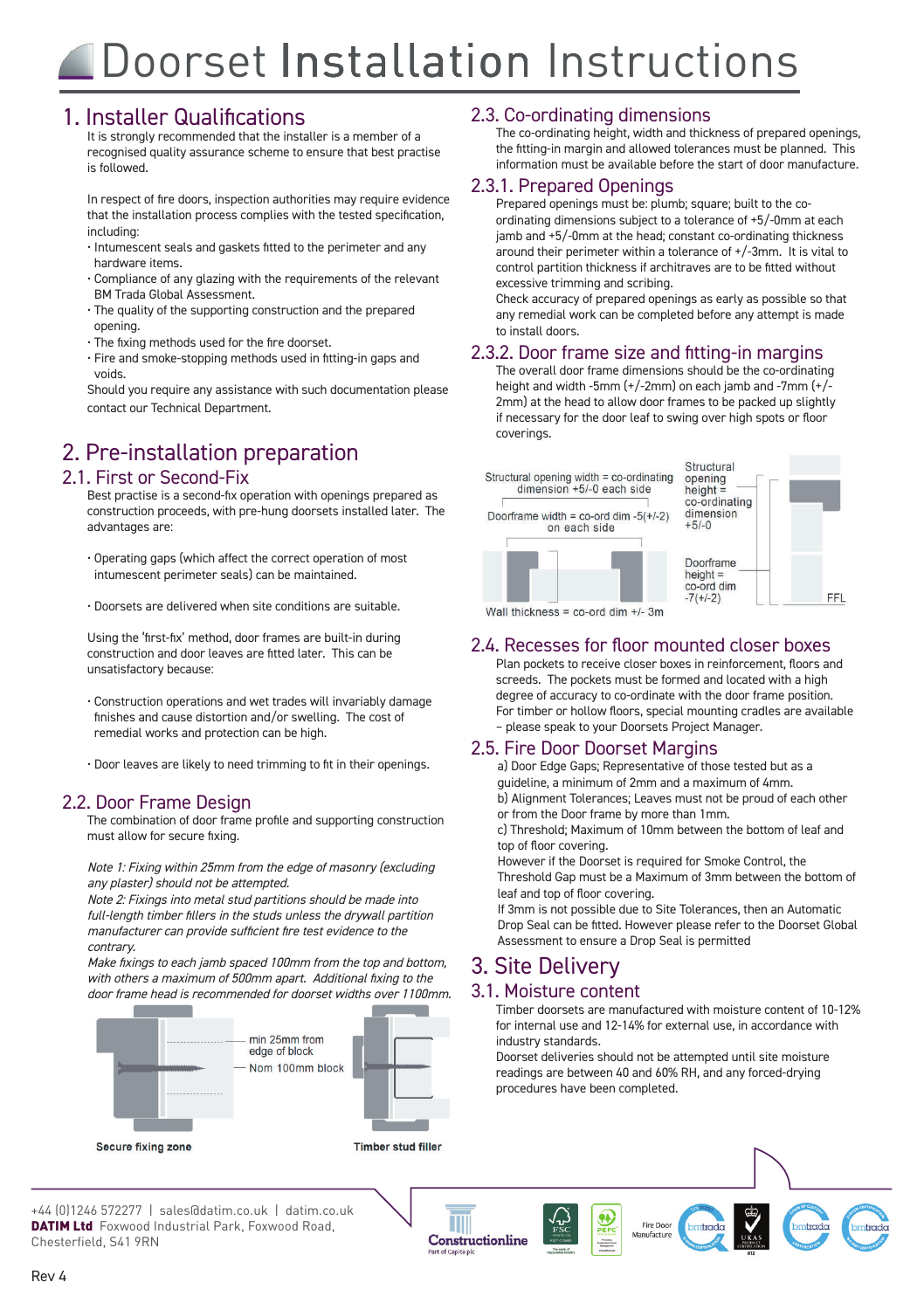#### **1. Installer Qualifications Qualifications 3.2. Storage area member of a member of a member of a member of a member of a member of a member of a member o**

The storage area must be clean, level, suitable for stacking doorsets and provide sufficient space for doors to be manoeuvred around, suitable to allow the use of pallet moving equipment. sorted and re-stacked as installation proceeds. The floor should be

# 3.3. Priming and sealing

The applicable British Standard is BS 6150:1991 Code of practice for painting of buildings.

Prime or seal all items supplied 'in the white' immediately following delivery, including top and bottom edges, apertures and

preparations for hardware. Apply further coats within a reasonable time and before doorsets • The fixing methods used for the fire doorset. are installed.

# • Fire and smoke-stopping methods used in fitting-in gaps and 3.4. Handling

. I Tal lutti fy<br>Avoid bruising and damage caused by heavy contact with the ground. Wear clean gloves to avoid leaving finger marks.

#### 3.5. Stacking

#### 3.5.1 Doorsets

- **2. Pre-installation preparation installation preparation**  Do not store doorsets standing upright or leaning as this causes 2.1 First or Second- First Second-Fix Best practise is a second-fix operation with openings prepared as • Stack doorsets horizontally in their closed position (resting on the bowing.
- door frame stop lath) on level supports that extend across the full width of the bottom doorset. Provide support at the centre and at width of the bottom doorset. Provide support at the centre and at 300mm from each end. If over 2150mm in height, provide a second intermediate support.
- intermediate support.<br>• Cover the support battens with cardboard or similar to prevent clearance from glazing beads and projecting ironmongery fitted to adjacent doorsets. This can be fitted later. This can be fitted later. This can be fitted later. This can be fit marking. Ensure the battens are of sufficient thickness to provide
- · Stack with the largest doorset at the bottom with size reducing up stacked to a maximum of 10 sets. the stack. Depending on the frame depths, doorsets can usually be

#### 3.5.2. Door leaves (e.g. Double Doors)

- remedial works and protection can be high. The same principles apply when stacking door leaves (for example in Fire same principles apply when stacking door teaves (for example).<br>the case of double doors which are always supplied un-assembled).
	- It is especially important to ensure that supporting battens are
- 1. It is especially important to ensure that supporting batteris are<br>levelled before stacking.<br>1. E. 2. Covering & Drotection

#### 3.5.3. Covering & Protection

covering a motection<br>Exposure to light will fade timber. Cover stacks with opaque sheeting to prevent fading and keep doors clean. This is very important in the case of veneered doorsets.

# 5. Doorset Installation

DOOT SCC ITTS CATENTIFITY IN ACTION FIRE TO THE INSTANCE TO THE INSTANCE TO THE INSTANCE TO THE INSTANCE TO THE INSTANCE TO THE INSTANCE TO THE INSTANCE TO THE INSTANCE TO THE INSTANCE TO THE INSTANCE TO THE INSTANCE TO TH Note: Operating gaps around door leaves will vary between 2 & 4mm. Any movement of the structure after doors are installed will definitely affect these margins and could cause malfunction. Movement can result from:

- Shrinkage due to drying out
- Growth due to increase in moisture
- Deflection of structural members
- Defer installation if conditions are unsuitable.

The Doorset Frame must be installed directly onto the Subfloor and not the Floor Covering.

No gaps are permitted from the Subfloor to the Underside of the Doorset Frame.

## 5.1. Installing doorsets (second-fix)

#### 5.1.1. Packing

Pack between the door frame and the prepared opening immediately above each fixing position. Ensure that the doorset assembly when

great advantage that the leaf serves as a template for fixing the frai<br>Avoid later shrinkage by using packing that is durable, hard and in position is perfectly plumb and square. Prehung doorsets have the great advantage that the leaf serves as a template for fixing the frame. stable.

stable.<br>Packers (for Timber, PVC-U or Composite Doorset construction only) a) Plastic packers may be used but only for 30min fire resistant doorsets and only if cut back 10mm and capped with appropriate intumescent mastic (see section 1 above).

b) Softwood packers can be used for 30min fire resistance period only. These do not need to be cut back or capped with intumescent mastic. c) Hardwood packers can be used for up to 60min fire resistance period. These do not need to be cut back or capped with intumescent with excessive trials and scribing and scribing and scribing. With  $\alpha$ 

nosses.<br>d) Packers made from non-combustible or limited combustibility ers, can be made in any non-particulated or similar complete board or plasterboard) can be used for that that the contribution is included board or present board of start be doen to any fire resistance period. These do not need to be cut back or capped with intumescent mastic.

with intumestent mastic.<br>It is permitted to use alternative packer arrangements and materials It is permitted to use atternative packer arrangements and materials<br>providing they are directly supported for use with the type of doorset being installed (e.g. timber, steel or composite). Supporting evidence must be test evidence generated at a UKAS accredited laboratory to BS 476: Part 22: 1987 or BS EN 1634-1 for the required period of fire resistance. Assessments for different packer materials and arrangements are acceptable providing they have been written by Warrington Fire. Other assessments may be acceptable but must be submitted to BM TRADA for review and approval prior to use. Ensure that jambs are straight, operating gaps are even and in tolerance and that fixing screws cannot distort the frame when tightened.

Note: The lateral force at the bottom hinge position can compress packings and metal studs causing the leading edge to drop. Before installation, ensure that studs are secure and fillings are dry.

#### 5.1.2. Fixing

# 5.1.2. Fixing<br>5.1.2.1 – Fire Doorsets

When the doorset frame has been packed into the prepared opening, remove door leaves if necessary to facilitate fixing.

The frame jambs are top be fixed to the supporting construction using available speak to the support any construction of the state of the support and settled fixings at 600mm maximum centres.

construction and must penetrate to a minimum depth of 50mm. It is not necessary to inx the manne nead on a single boorset, atthough<br>packers must be inserted.<br>Fix doorset frame in masonry in conjunction with plugs and The fixings must be of the appropriate type for the supporting is not necessary to fix the frame head on a Single Doorset, although packers must be inserted.

woodscrews with minimum 50mm penetration into the masonry. woodserews with infinitual roomin perfect dron into the mason y.<br>Fix doorset frames in metal stud partitions with wood screws having PIX doorset in arries in filetat stud partitions with wood screws having<br>drilled a pilot hole through the stud into the timber stud filler with aritied a pitot note through the stud filto the timber stud litter with<br>minimum 50mm penetration into the stud filler.

minimum oumm penetration into the stud nuer.<br>Ensure that the doorframe fixing pulls the timber filling tightly into the Stud and puts the stud up tight against the packing.<br>5.1.2.2 – Security Doorsets stud and pulls the stud up tight against the packing.

Further to the above, the fixings should be at 400mm Centres with a minimum penetration of 70mm on Pas24 or SBD Doorsets. The Wall Construction should be built in accordance to the necessary

security standards and to suit the above.

#### 5.1.3. Sealing to Structural Opening

5.1.3. Sealing to Structural Opening<br>The Door Frame to Structural Opening Gap must be protected using one of the following methods.

a) Intumescent mastic: Tested to EN 1366 part 4, BS 476 part 22, BS following delivery, including top and bottom edges, apertures and 476 part 20 or EN1364-1. Test duration must be at least the same or preparations for hardware. Apply further coats within a reasonable time and before doorsets higher than the integrity period of the fire doorset being fitted. Please note the below for more details.

b) Expanding foam: This is not recommended to be used due to the variability of the installation and the more complex understanding

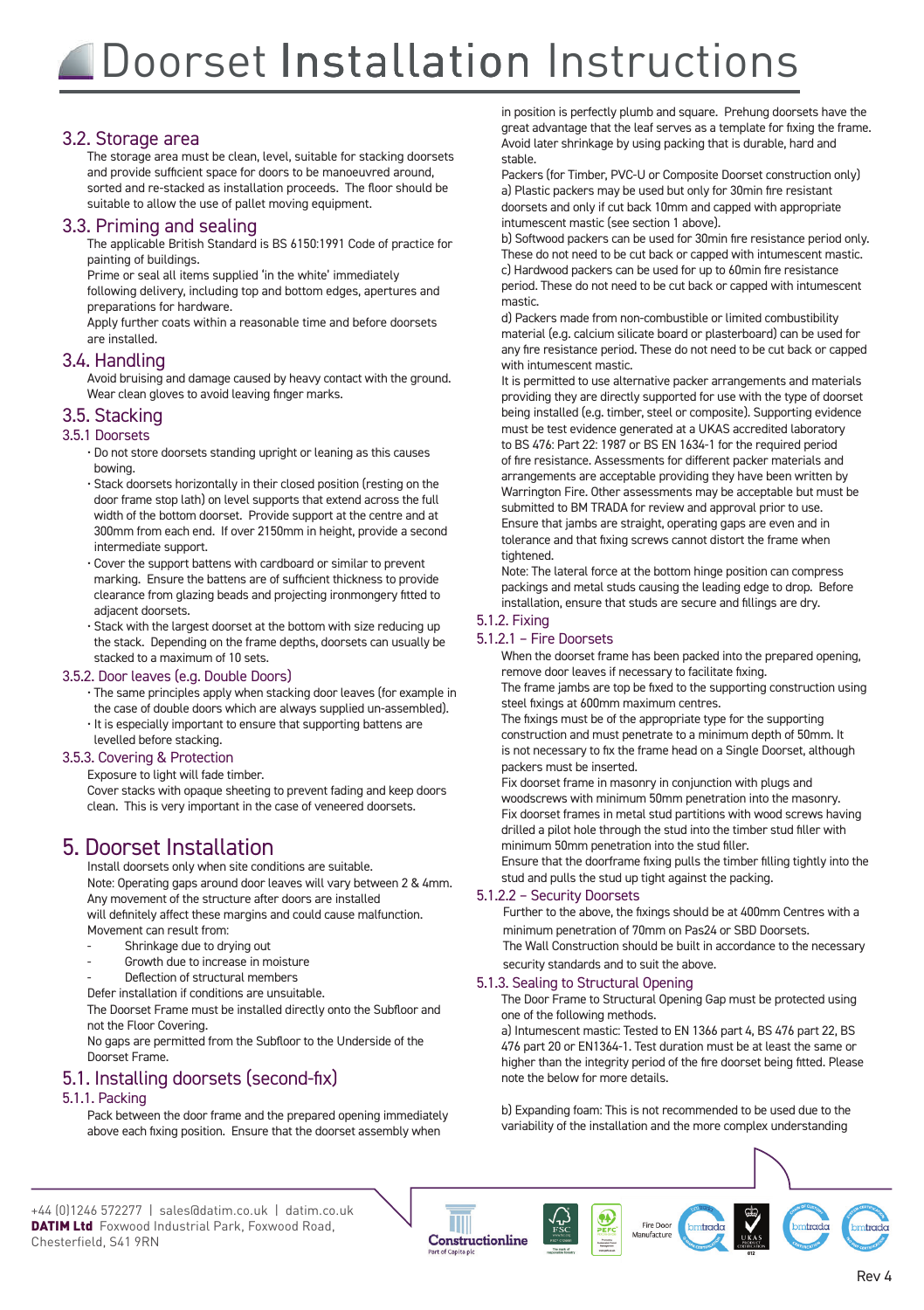**1. Installer Qualifications Qualifications** there is test evidence to EN 1366 part 4, BS 476 part 22, BS 476 part 20 or EN 1364-1, with the test duration being at least the same or higher than the integrity period of the fire doorset being fitted, then expanding foam may be used. Please note the below for more details. heat resistant to at least 1000°C. Please note the below for more evidence that the installation process complies with the tested with the tested with the tested with the test<br>The tested with the tested with the tested with the tested with the tested with the tested with the tested with of whether the test evidence is suitable for use. However, where c) Mineral fibre/ceramic fibre: Euroclass A1 or A2 to EN 13501-1 and details.

#### specification, including: **A. INTUMESCENT MASTIC:**

**A. INTUMESCENT MASTIC:**<br>**Option 1** (30 and 60 minute fire resisting timber doors only): As hardware items. • Compliance of any glazing with the requirements of the relevant shown in the tables in BS 8214:2016 clause 9.4.1

BM Trada Global Assessment. The specification for mastic must be as given in clause 9.4.2 in BS 8214: 2016, summarised below:

- 8214: 2016, summarised below:<br>· Test evidence for the mastic must be to one of the following standards: BS 476 part 20, BS EN 1366-4, BS 476 part 22 or BS EN 1634-1. The test evidence can be for the mastic between any materials.
	- $\cdot$  Supporting test evidence must be for the required period of fire resistance or greater.
	- · Length of tested seal must be at least 1m, but this does not restrict its use in an application for a fire door of larger length.

**2. Pre-installation preparation installation preparation Option 2** (all door types e.g. timber, steel, composite): As documented in the doorset or intumescent mastic manufacturer's supporting test<br>evidence or assessment report. evidence or assessment report.

For installation methods not covered by the details contained in the tables in clause 9.4.1 in BS 8214: 2016 (i.e. option 1 above), or for to use the guidance given in the supporting door manufacturer's test evidence/assessment document or an assessment that has • Doorsets are delivered when site conditions are suitable. been produced for the mastic manufacturer. The details given in the Using the 'first-fix' method, door frames are built-in during must be precisely followed and the test evidence and/or assessment must be predisely referred and the test extended and yer assessment.<br>must be to BS 476: Part 22 or BS EN 1634-1. fire resisting applications in excess of 60 minutes, it is permitted relevant assessment for the use of mastic with fire resisting doors

must be to be 470.1 at t 22 or be Etv 1004 1.<br>Supporting test evidence must have been generated at a UKAS accredited laboratory and the assessment must have been written by Warrington Fire. Other assessments may be acceptable but must be submitted to BM TRADA for review and approval prior to use.

#### **B. FIRE FOAM:**

**Option 1** Datim Supplies recommend using the Seal Tight Solutions<br>ST99 FR Foam (B1 Fire Rated Expanding Foam) when installing our Doorsets. This has been thoroughly tested to BS476 Part 20/22 and 01246 572277 for Procurement, or for further information if required. **Option 2** (30 minute fire resisting timber doors only): Use as **Option 1** Datim Supplies recommend using the Seal Tight Solutions BS EN 1634:3 2004. Please contact the Datim Technical Office on

documented in the tables in BS 8214:2016 clause 9.4.1 The specification for fire foam must be as given in clause 9.4.2 in BS 8214: 2016, summarised below:

- · Test evidence for the foam must be to one of the following standards: BS 476 part 20, BS EN 1366-4, BS 476 part 22 or BS EN 1634-1. The test evidence can be for the mastic foam between any fixing to the door frame head is recommended for doorset widths  $\frac{1}{2}$
- we consider the control measurem in the test evidence must have used a minimum gap width of 20mm and a maximum fully filled depth of 100mm.
- · Test evidence must have been carried out with no mastic capping or architraves.

**Option 3** (all door types e.g. timber, steel and composite, with 30minutes fire resistance and above):

Use as documented in doorset or foam manufacturer's supporting test evidence or assessment report

For installation details not covered by the details contained in the tables in clause 9.4.1 in BS 8214: 2016 (i.e. option 1 above), it is permitted to use the guidance given in the supporting door manufacturer's assessment report or an assessment that has been produced for the foam manufacturer. The details given in the relevant assessment for the use of foam with fire resisting doorsets must be to BS 476: Part 22 or BS EN 1634-1. Supporting test<br>evidence must have been generated at a UKAS accredited laboratory and the assessment must have been written by Warringtonfire. Other assessments may be acceptable but must be submitted to BM TRADA for review and approval prior to use. must be precisely followed and the test evidence and/or assessment must be to BS 476: Part 22 or BS EN 1634-1. Supporting test

#### **C. MINERAL ROCK FIBRE PACKING:**

Option 1 (30 and 60 minute fire resisting timber doors only): As shown in the tables in BS 8214:2016 clause 9.4.1

The specification for mineral rock fibre packing must be as given around the interval term in the tolerance of +/-3mm. It is vital It is vital It vital It vital It vital It vital It vital It vital It vital It vital It vital It vital It vital It vital It vital It vital It vital It vital I below:

- $\cdot$  Must be a fibre that is manufactured using rock. Glass wool and other types of mineral fibres are not acceptable.
- · All other details must be as per the specification given in the tables in section 9.4.1 in BS 8214: 2016 (e.g. maximum permitted gap size, in section 7.4.1 in BS 6214. 2010 (e.g. maximum protection 7.4.1 in BS 6214. 2010 (e.g. maximum pro

Internessent mastic and architeve requirements)<br>**Option 2** (all door types e.g. timber, steel, composite and 30minutes fire resistance and above):

here resistance and above):<br>For installation details not covered by the details contained in the tables in clause 9.4.1 in BS 8214: 2016 (i.e. option 1 above), it is permitted to use the guidance given in the supporting doorset manufacturer's assessment report. The details given in the relevant assessment for the use of mineral rock fibre with fire resisting doors must be precisely followed and the assessment must be to BS 476: Part 22 or BS EN 1634-1. Supporting assessments must have been written by Warrington Fire. Other assessments may be acceptable but must be submitted to BM TRADA for review and approval prior to use.

#### 5.1.4. Architraves

#### a. PVC-U Architraves:

there is test evidence or an assessment available for their use<br>in conjunction with the particular doorset and associated sealing med be even the back of frame and supporting structure. This guidance also applies to other non-timber based architraves. These cannot be used on either side of a fire resisting doorset unless there is test evidence or an assessment available for their use method between the back of frame and supporting structure. This

#### b. Timber architraves; special mounting cradles are expected as a result of  $\mathbf{r}$

**General** Timber architraves must be fitted unless there is test 2016 for alternative materials or for a sealing solution between t<br>back of frame and supporting structure that does not require an architrave to be fitted. Test evidence must be generated at a UKAS<br>accredited laboratory to BS 476: Part 22: 1987 or BS EN 1634-1 for at least the period of fire resistance required. Assessments must be at least the period of fire resistance required. Assessments must be from Warrington Fire and to BS 476: Part 22: 1987 or BS EN 1634-1. Other assessments may be acceptable but must be submitted to BM TRADA for review and approval prior to use. evidence, an assessment report or detail in 9.4.1 of BS 8214: 2016 for alternative materials or for a sealing solution between the accredited laboratory to BS 476: Part 22: 1987 or BS EN 1634-1 for

**Option 1** For 30 and 60 minute fire resisting timber doors the 3.<br>3.2 Architraves to be minimum 15mm thick constructed from softwood. following architrave specification is suitable for use with the details given in section 9.4.1, where required in BS 8214: 2016:

Architraves to be minimum 15mm thick constructed from softwood, hardwood or MDF with 15mm overlap on both the frame and wall/ supporting structure. The floor proceeds as installation proceeds. The floor proceeds as in the floor proceeds. The floor proceeds as in the floor proceeds. The floor proceeds as in the floor proceeds. The floor proceeds a

**Option 2** For details outside of the specification given in section with fire resistance in excess of 60 minutes, the details given in the<br>relevant assessment for the door design must be followed. The assessment must be written by Warrington Fire and be to BS 476: Part 22: 1987 or BS EN 1634-1. Other assessments may be acceptable but must be submitted to BM TRADA for review and 9.4.1 in BS 8214: 2016 and for non-timber doorsets or doorsets relevant assessment for the door design must be

#### approval prior to use. apply function to door.<br>5.1.5. Hanging Door Leaves

Check and adjust for correct gaps and operation of seals. Blade and brush contact seals should overlap the opposing face by 1.0 – 1.5mm. Compression seals should be 50% compressed along their entire

+44 (0)1246 572277 | sales@datim.co.uk | datim.co.uk Datim Supplies Foxwood Industrial Park DATIM Ltd Foxwood Industrial Park, Foxwood Road, Chesterfield, S41 9RN

Tel: 01246 572277  $\frac{1}{2}$  $\frac{FSC}{FSC}$ 





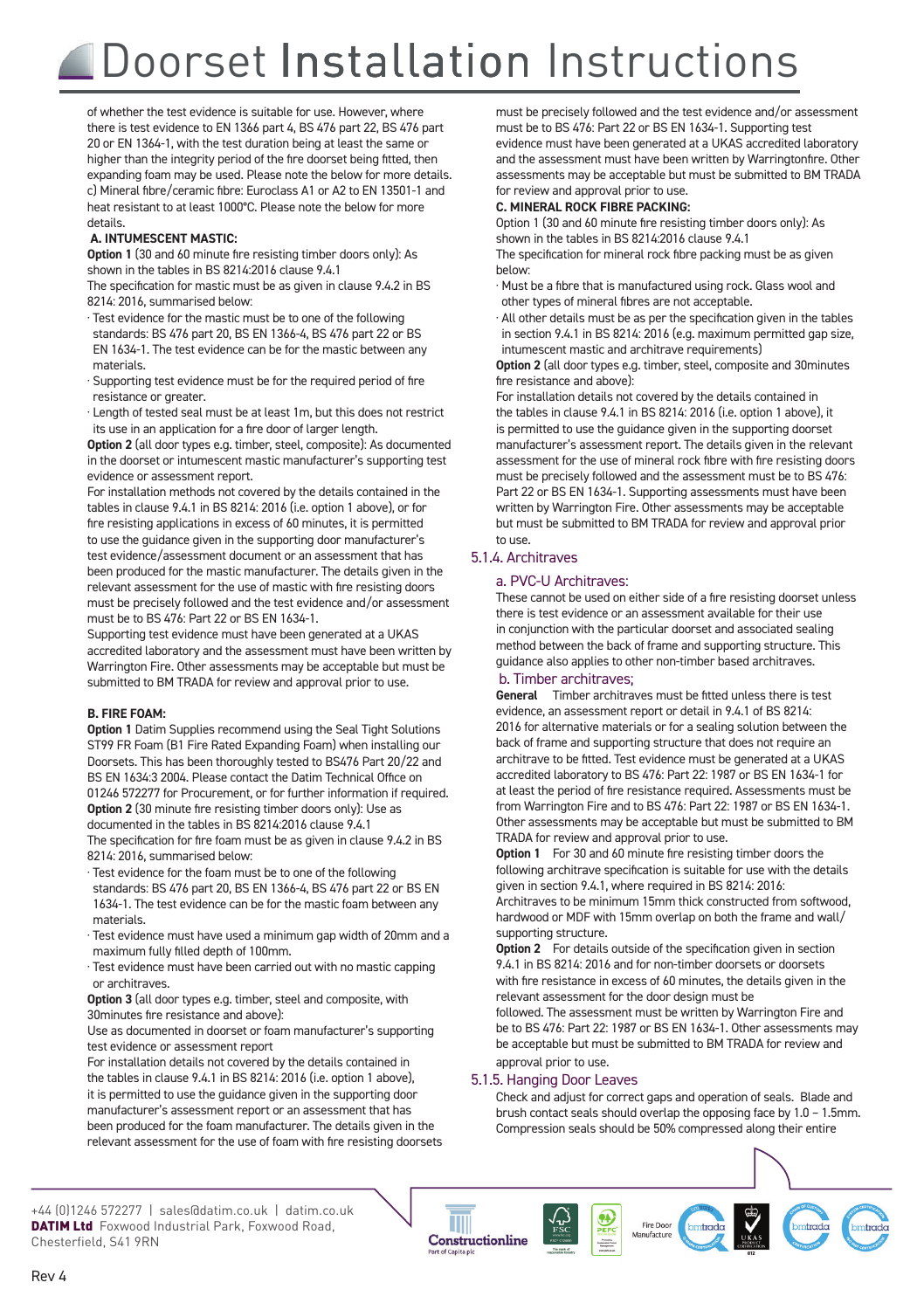length. Door lear variation can be maximum Thim proud or the door<br>frame at any one part. For double sets, when the doors are shut, leaf to leaf variation should be maximum 2mm proud of corresponding leaf at any point. The scheme to ensure that best practice that best produced best produced best produced best p length. Door leaf variation can be maximum 1mm proud of the door

Note: Adjustment to the fit of door leaves at the installation stage dry and the installation stable. should be deferred until the site is completely

- Adjustments made too early can result in excessive gaps as the specification, including dries.

- pullumg unes.<br>- If possible, carry out adjustments by reducing or increasing packing. h possible, early out digitalments by reducing or mercusing
- Atternatively, pack out behind ninges or recess them iurther.<br>- Only as a last resort should door leaf edges be trimmed this may necessitate the replacement of seals and repositioning of hardware affecting the quality and integrity of the door. See 5.2 Modification of doorsets used for the fire doorsets

## 5.1.6. Doorstops and smoke-stopping-in fitting-in gaps and  $\alpha$

Fix loose door stops after all adjustments. Fit to suit the shape of the door leaf, permit an easy latching action and ensure any seals are in correct contact with the door leaf face.

**2. Pre-installation preparation** is left between the Door and Stop Lath. If the Doorsets are scheduled to have Batwing Seals, please ensure

#### 5.1.7. Concealment of Fixings

or Second-Birland-First Second-Fixings<br>Dress exposed fixings of doorframes, doorstops and architraves as<br>Repared as a second-fixed construction proceeds, with pre-hung doorsets installed later. specified.

Note: 1. This operation and the final fitting of architraves should be left until all adjustments to gaps and door leaf operation have been made.

made.<br>2. Frame fixing screws are normally concealed behind the door stop timber or plastic pellets. Pins are punched and filled with proprietary wax filler, coloured to match. laths. Where this is not possible, screws should be concealed with

#### 5.1.8 Batwing Seals

on Smoke Rated Doorsets (and if scheduled), a perimeter Batwing<br>On Smoke Rated Doorsets (and if scheduled), a perimeter Batwing Seal must be installed.



This product must be installed to allow the proper opening and closing of the door assembly with a minimal amount of force. The door assembly should be checked periodically to insure proper operation. This product has been designed to provide an effective smoke seal in the gap around a fire rated door.

and south the gap around and cruced door.<br>This product is to be installed as illustrated, around the perimeter fixing product is to be installed as it distributed, and only the perimeter<br>of the door assembly. Care should be taken to install this product without stretching or damaging it in any way. The temperature of the frame should be above 5ºC. The frame should be thoroughly cleaned removing dust, oil, grease or dirt. Certain paint products may make adhesion difficult If necessary, lightly sand the painted surface and then thoroughly clean. Secure adhesion is crucial to the proper performance of this product!

Installation Steps As Follows;

1. Measure the frame at the top and both sides.

2. Cut the product to fit using a knife or scissors, mitring the top corners.

3. Remove the protective backing to expose the adhesive backing. 4. Adhere seal to the exact location on frame where section is to be installed. Do not remove and relocate.

5. Inspect seal to assure proper location.

6. Do not install this product to impede the opening and closing of the door assembly. The door assembly must operate effectively.

+44 (0)1246 572277 | sales@datim.co.uk | datim.co.uk Datim Supplies Foxwood Industrial Park DATIM Ltd Foxwood Industrial Park, Foxwood Road, Chesterfield, S41 9RN

#### 5.1.9 Dropseal Adjustments

The Dropseals installed in the Doorsets have not been adjusted.<br>This must be done on site, so that the Dropseal can be adjust accordingly to suit the undercut and floor level. Please note the below diagram for adjustments. The Dropseals installed in the Doorsets have not been adjusted.



#### 5.2.0 Extension Liners should be the co-ordinating be the co-ordination of the co-ordination of the co-ordination of the co-ordination of the co-ordination of the co-ordination of the co-ordination of the co-ordination of

he Extension linings fit into the grooves on the frame, and can be slid in Extension anings in the die grooves on the hand, and can be stidled up shows out slightly adjusting to the suit the Structural Opening. out sughtly adjusting to the suit the 3tructural opening.<br>Extension Linings should be fixed and sealed in the same method exterision Lir<br>as the frame.